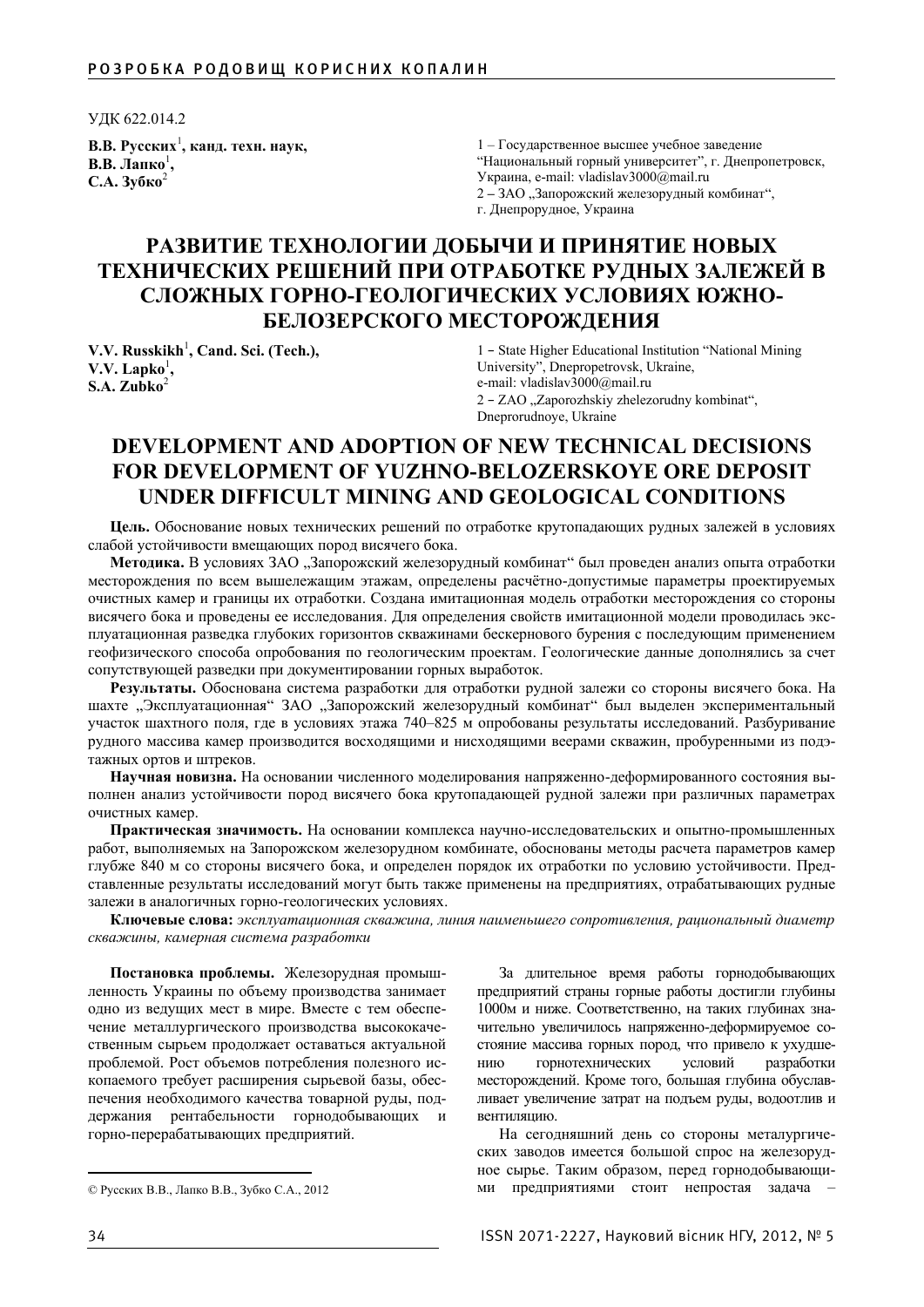наращивание объёмов производства за счет интенсификации добычи, при постепенно усложняющихся условиях отработки. При этом, для сохранения рентабельности производства, требуется повышение эффективности ведения подземных работ.

Крупным предприятием горно-металлургической отрасли Украины является ЗАО "Запорожский железорудный комбинат", созданный на базе Южно-Белозерского месторождения богатых железных руд. Содержание железа в целом по месторождению составляет порядка 61%.

Для разработки крутопадающего месторождения, залегающего в сложных горно-геологических условиях, на ЗАО ЗЖРК применяется камерная система разработки с закладкой выработанного пространства твердеющими смесями (рис. 1). В настоящее время при подготовке и эксплуатации горизонтов 740, 840 и 940 м используется передовое современное зарубежное оборудование, в составе: буровые самоходные машины Boomer ("Atlas Copco"), Axera ("Sandvik"), погрузочнодоставочные машины PNE, TORO ("Sandvik"), буровой комбайн для прохождения восстающих Robbins ("Atlas Сорсо"), комплексы торкретирования Spraymec ("Normet"), вспомогательная техника Paus и др.



Рис. 1. Этажно-камерная система разработки, применяемая на ЗАО ЗЖРК: 1 – откаточный  $\mu$ *wmpeк*; 2 – откаточный орт; 3 вентиляционный восстающий;  $py\delta$ оперепускной восстающий; 5 – траншейный  $i$ *• отрезной восстающий; 7 – закладка; 8*  $-$  закладочный орт; 9 – буровой орт; 10 – виб $p$ одоставочные выработки

Начиная с 2000 гола интенсивность отработки Южно-Белозерского месторождения значительно возросла, объем годовой добычи поднялся с 3,3 до 4,5 млн т. руды в год. Этому, в большей мере, способствовал переход на самоходные машины при подготовке рудных залежей, так как эта техника обеспечи-

вала быструю их подготовку. К 2025 году на комбинате планируется закончить отработку залежи в отметках 301–840 м. В связи с этим горные работы на Южно-Белозерском месторождении сконцентрируются в этаже 840–1040 м, при этом планируется сдать в работу этажи 1040–1140 м. Будет вестись подготовительная работа по вводу этажа гор. 1140–1240 м.

При отработке этажей 640–740–840м по схеме камера-целик комбинат, на некоторых участках залежи, столкнулся с проблемами устойчивости вмещающих пород висячего бока при параметрах камер: высота – 100–130 м; ширина – 30 м; длина – 40–50 м (рис. 2). Большие размеры камер привели к снижению устойчивости её кровли и висячего борта, что впоследствии отразилось на некотором снижении качественных показателей за счёт увеличения засорения добываемой руды. Внесенные в ходе отработки южной части рудного тела изменения параметров буровзрывных работ, оставление рудных целиков, отделяющих саму камеру от пород висячего бока, нисходящее взрывание, переход к работе через два целика в полной мере не привели к положительному результату. Значительное влияние на это оказали вмещающие породы – сланцы висячего бока.



Рис. 2. Области вывалов в отрабатываемых камерах

Анализ последних исследований. В работах [1, 2] представлены результаты многолетних исследований и опытно-промышленных работ по обоснованию и определению параметров камерной системы разработки рудных месторождений с закладкой выработанного пространства твердеющими смесями.

Результаты исследований [3, 7] показывают, что, независимо от формы и схем расположения выработок, а также уровня напряженного состояния массива, взаимное влияние прекращается при расстоянии между ними, равном двух-, трехкратному их размеру. Форма и размеры выработанного пространства несо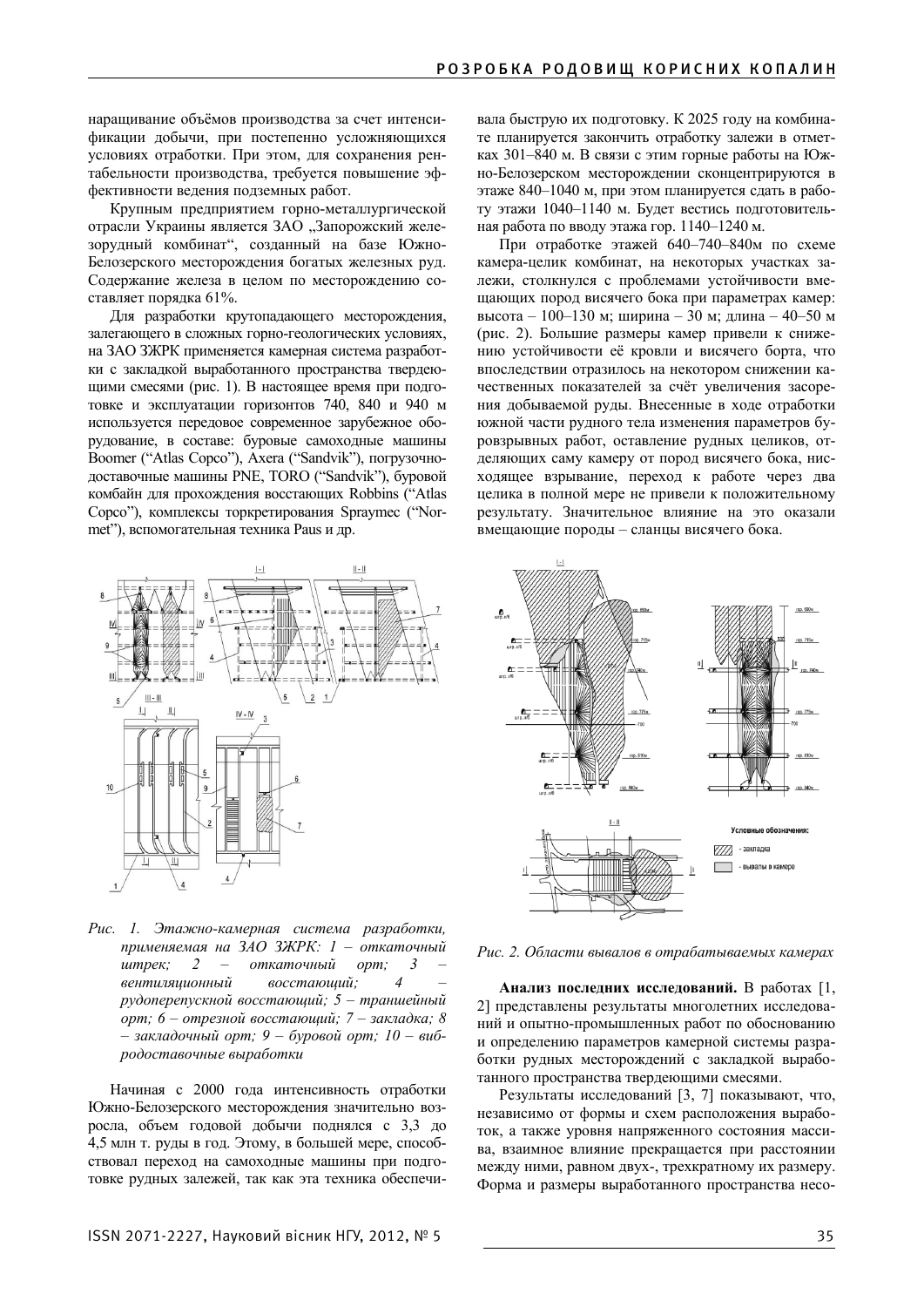поставимы с подготовительными, нарезными и очистными выработками, следовательно, степень и характер влияния также несопоставим.

Работы [4–6] посвящены вопросам геомеханического обоснования камерной выемки руды, электрометрическим исследованиям в подземных условиях, а также совершенствованию систем геоакустического контроля при ведении подземных горных работ. Сейсмоакустическая оценка геомеханического состояния массива горных пород является одним из наиболее перспективных методов контроля динамических проявлений горного давления, сопровождающих процесс подземной разработки месторождений полезных ископаемых в сложных горногеологических условиях и на больших глубинах.

Широко применяемый порядок отработки по падению крутопадающих залежей системами разработки без поддержания пород висячего бока обуславливает необходимость оценки влияния выработанного пространства на область подготовительных и очистных работ, располагающуюся под выработанным пространством, на стыке лежачего и висячего боков залежей. Влияние выработанного пространства на массив горных пород, расположенный в висячем и лежачем боках, а также на флангах залежей, в достаточной степени не изучено. Отсутствие научного обоснования закономерностей деформации массива вокруг выработанного пространства не позволяет производить оценку степени влияния на вмещающие породы и, следовательно, учитывать ее в технологии ведения горных работ.

**Цель.** Обоснование новых технических решений по отработке крутопадающих рудных залежей в условиях слабой устойчивости вмещающих пород висячего бока.

Изложение основного материала. После выполнения качественного анализа по отработке месторождения в целом по всем вышележащим этажам стало очевидно, что одной из основных причин увеличения проектных контуров камер (обрушения и вывалы) являются неустойчивые породы висячего бока. Так при отработке верхних горизонтов (этажи 480...580 м и 548...640 м), на протяжении всего шахтного поля с севера на юг, в 62-х камерах было отмечено превышение проектных границ очистного пространства, из которых в 37 (60%) – вывалы располагались в зоне контакта с вышеуказанными сланцами, хотя зона сланцев в пределах этих этажей имеет протяженность по простиранию 250...300 м из общей протяженности залежи. Главная - 1000 м.

Из отработанных в этажах от гор. 340 м до гор. 640 м обрушения и вывалы объемом более 5 тыс.  $M<sup>3</sup>$ отмечены в 40 камерах, 32 (80%) из которых расположены в зоне примыкания кварц-серицитхлоритовых сланцев к висячему боку залежи.

Эксперимент отработки высокими 100метровыми камерами с шириной 15 м (камера 2/11ю в этаже  $605...740$  м) показал, что в таких камерах происходит интенсивное бочкование стенок на север и юг залежи до достижения оптимального соотноше-

ния высоты и ширины, что, очевидно, объясняется так называемым коэффициентом формы сечений.

На глубоких горизонтах (этажи 605...740 м и 715...840 м), которые на сегодняшний день находятся в отработке, данная характерная закономерность, в части превышения проектных контуров камер у висячего бока, неизменно сохраняется. Такие же проблемы следует ожидать, соответственно, при отработке этажей ниже гор. 840 м, поэтому возникает задача предотвращения обрушений пород висячего бока залежи в зоне примыкания к рудной залежи.

Для определения рациональной технологии отработки камер висячего бока в этажах 740...840 м, с целью предотвращения вывалообразований, на основании детальной геологической разведки, были определены расчётно-допустимые параметры проектируемых очистных камер и границы их отработки.

В данном случае опережающая эксплуатационная разведка глубоких горизонтов проводилась скважинами бескернового бурения с последующим применением геофизического способа опробования по геологическим проектам. Геологические данные дополнялись за счет сопутствующей разведки при документировании горных выработок. Степень разведанности высокая – установлены контуры рудного массива, характеристика горных пород, степень их обводненности.

Для камеры прямоугольной формы допустимые эквивалентные размеры обнажения пород определялись из выражений

$$
L_{k} = \pi^{2} \sqrt{1 + \sin 2 i_{k} \frac{R}{K_{\text{pH}} \gamma H}} ;
$$
  

$$
L_{n} = \frac{\pi^{2}}{\pi - 2 \sin \beta} \sqrt{\frac{R}{K_{\text{pu}} \gamma H}} ;
$$
  

$$
L_{b} = \pi^{2} \sqrt[3]{3 f} \sqrt{\frac{R}{K_{\text{pu}} \gamma H}} ;
$$

где *L<sub>n</sub>* – наклонное или вертикальное обнажение по простиранию залежи, м;  $L_k$  – горизонтальное обнажение по простиранию залежи, м;  $L<sub>b</sub>$  – вертикальное обнажение вкрест простирания залежи, м;  $i_k$  – угол наклона кровли камеры по простиранию, град;  $\beta$  – угол падения пород висячего бока, град;  $\gamma H$  – давление налегающих пород, т./м<sup>2</sup>;  $K_{\nu\mu}$  – коэффициент разгрузки напряжений в надработанном рудном массиве и расположенном под заложенным выработанном пространством; для камер лежачего бока  $K_{pa} = 0,4$ , для центральных – 0,6, для камер висячего бока –  $K_{p} = 1,2$ .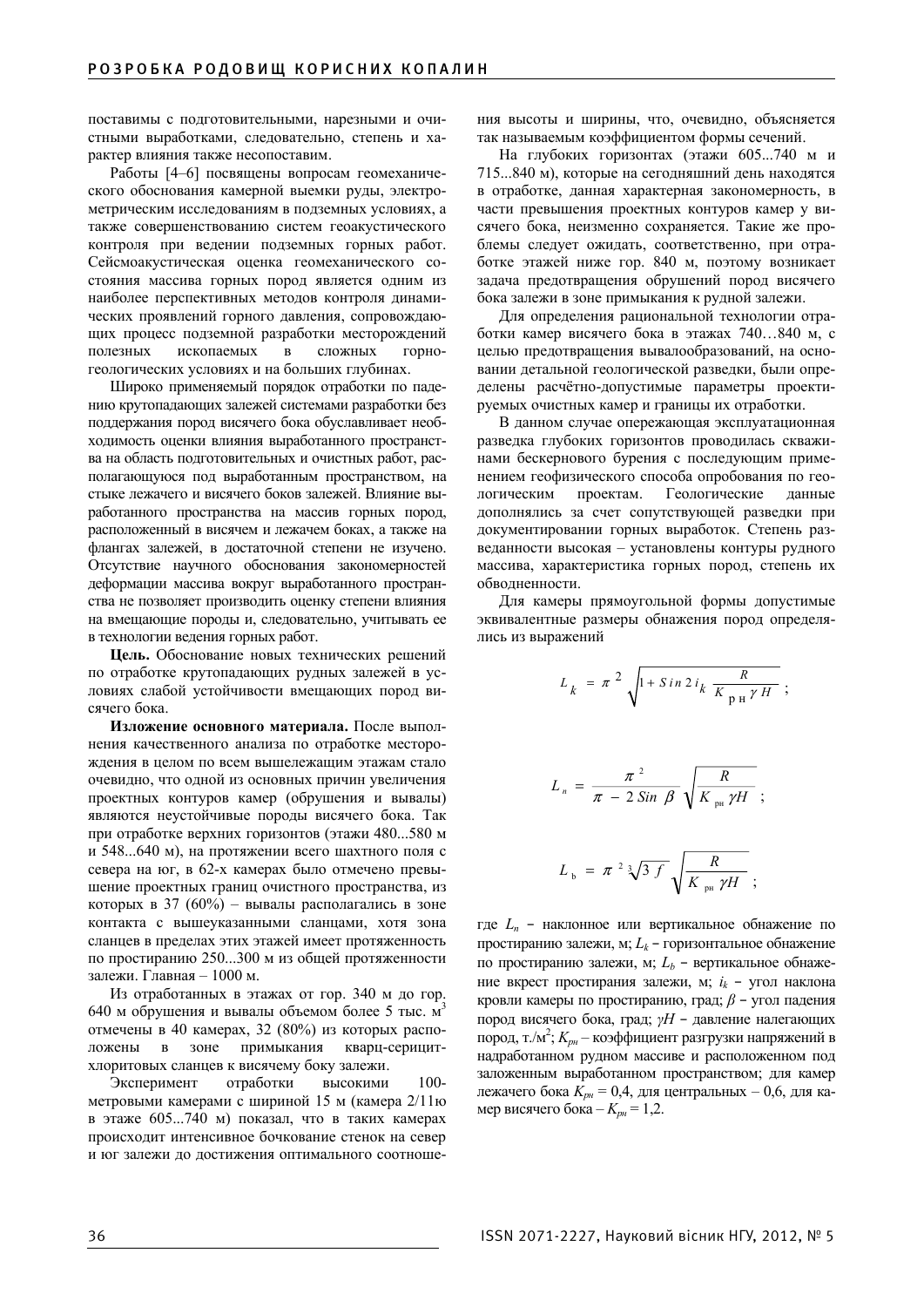



Рис. 3. Модель отработки рудного массива со сто $p$ *оны висячего бока: 1 – откаточный орт;*  $2 -$  подсечной орт; 3 – отрезной восстающий;  $4 - 3a$ кладка; 5 – буровой орт; 6 – веера скважин

После проведения соответствующих расчетов, для отработки камер со стороны висячего бока был выделен экспериментальный участок шахтного поля, где принята камерная система разработки с последующим заполнением очистного пространства твердеющей закладкой с днищем на гор. 825 м, шириной камер15 м и высотой от 35 до 80 м в зависимости от контуров рудной залежи. Отбойка в камерах подэтажная, вертикальными слоями в одной плоскости или с опережением верхними подэтажами, производится на предварительно разделанную вертикальную отрезную щель, расположенную поперек камеры. Разбуривание рудного массива камер производится восходящими и нисходящими веерами скважин, пробуренными из подэтажных ортов и штреков. Днище камер создано, в рулном массиве, плоским, Образовывается путём

взрыва вееров скважин, пробуренных из подсечного орта на расширение отрезной щели, которая расположена поперек камеры (рис. 3). Подсечные и откаточные орты связаны между собой погрузочными заездами. Откатка руды из камеры производится погрузочно-доставочной машиной TORO-400E.

Ряд камер на этом участке, с такими параметрами, уже успешно отработан, подтвердив достоверность выполненных исследований.

Выводы, перспективы дальнейшего развития. Сегодня комбинат проводит подготовку шахтного поля в этаже 840–940 м. Учитывая возникшие проблемы отработки этажей 640-740-840, крайне важно обосновать рациональные параметры технологии ведения очистных работ в условиях повышенного горного давления и слабых вмещающих породах висячего бока ниже гор. 840 м. Для этого необходимо решить следующие основные задачи:

1. Выполнять мониторинг, путем замеров сдвижения пород висячего бока в этажах 640-740-840 м, в условиях действующего производства.

2. Разработать схемы поляризационнооптических моделей для отработки камер ниже гор. 840 м, изготовить их и произвести испытания.

3. Произвести моделирование отработки залежи камерами различных типоразмеров от висячего бока к лежачему для условий этажей 840-940-1040 м.

4. Согласно практическим и экспериментальным данным выполнить прогнозную оценку напряженно-деформированного состояния горного массива ниже гор. 840 м.

5. На основе прогнозной оценки напряженнодеформированного состояния горного массива разработать рекомендации по порядку отработки и параметрам очистных камер в этажах ниже гор. 840 м.

## Список литературы / References

1. Ляшко В.И. Определение параметров технологии подземной разработки урановых месторождений / Ляшко В.И., Дядечкин Н.И. // Горный журнал. - $2009. - N<sub>2</sub>10. - C. 55-58.$ 

Lyashko, V.I., Dyadechkin, N.I. (2009), "Defining the parameters of underground mining of uranium deposits", *Gornyy zhurnal*, no.10, pp. 55–58.

2. Бадтиев Б.П. Камерная система разработки вкрапленных руд в условиях подработки на руднике "Комсомольский" / Бадтиев Б.П., Галаов Р.Б., Марысюк В.П. // Горный журнал. – 2009. – №10. – С. 58–60.

Badtiev, B.P., Galaov, R.B. and Marysyuk V.P. (2009), "Chamber system development of disseminated ores in a part-time work at the mine "Komsomolsky", *Gornyy jurnal*, no.10, pp. 58–60.

3. Хоменко О.Е. Синергетический подход к оценке прочностных свойств горных пород / Хоменко О.Е. // Науковий вісник НГУ. – 2007. – № 7. – С. 29–31.

Khomenko, O.Ye. (2007), "Synergetic approach to the assessment of the rock strength properties", *Collected articles of National Mining University*, no.7, pp 29–31.

4. Фрейдин А.М. Геомеханическое обоснование камерной одностадийной выемки руды на николаев